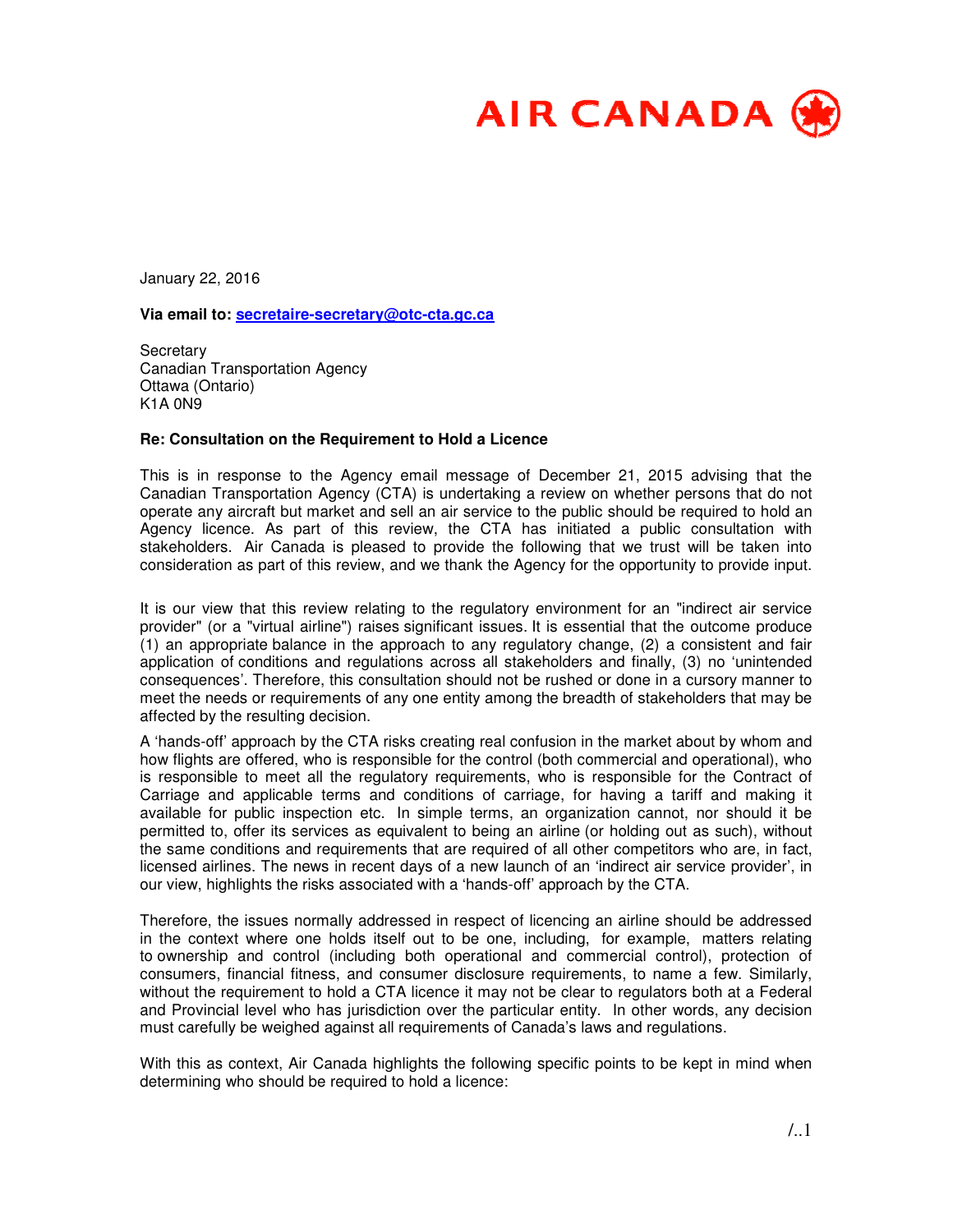Secretary, Canadian Transportation Agency January 22, 2016

 $2.../$ 

- 1. The requirement to review Canadian status (including ownership and control in fact)
- 2. The requirement to determine financial fitness and compliance with prescribed financial requirements
- 3. The requirement to afford consumer protection (including the posting of tariffs and terms and conditions of carriage and having sufficient insurance coverage )
- 4. The differentiation between commercial control and operational control including the obligation to hold a Canadian Aviation Document and to be designated by the Minister of Transport as eligible to hold such a licence.
- 5. Importance of providing public disclosure of operator

These elements are of critical importance, and there are sound policy reasons for an airline to satisfy regulatory authorities of such matter. We therefore urge the Agency to consider and review them in this context as part of the review of the requirement to hold a license. Consideration of these matters should not be dependent on the particular business model adopted to provide air services to the public, distorting the competitive landscape by maintaining regulatory requirements for one entity or business model, while taking a hands-off approach with another, one that competes in the same industry. Failing to maintain a consistent approach across the board will ultimately cause confusion in the market, favouring one business over another, as competitors follow different rules.

In addition, we wish to highlight that the elements noted above are of critical importance that the Agency consider with respect to both domestic and international air services.

In summary, Air Canada believes that the person having commercial control and selling the air service should hold a licence and comply with the usual requirements with which "airlines" are expected to comply.

For clarity, the specific questions put forward to stakeholders by the Agency as part of this consultation are included below.

Once again, Air Canada appreciates the opportunity to provide this input, and we remain available to Agency staff should any clarification be required.

Sincerely,

David Waugh Director, International Regulatory Affairs and Facilitation

cc: Ms. Carole Girard, Senior Director Regulatory Approvals and Compliance, Industry Regulation and Determinations Branch Carole.Girard@otc-cta.gc.ca Mr. John Touliopoulos, Manager of Financial Evaluation Division john.touliopoulos@otc-cta.gc.ca